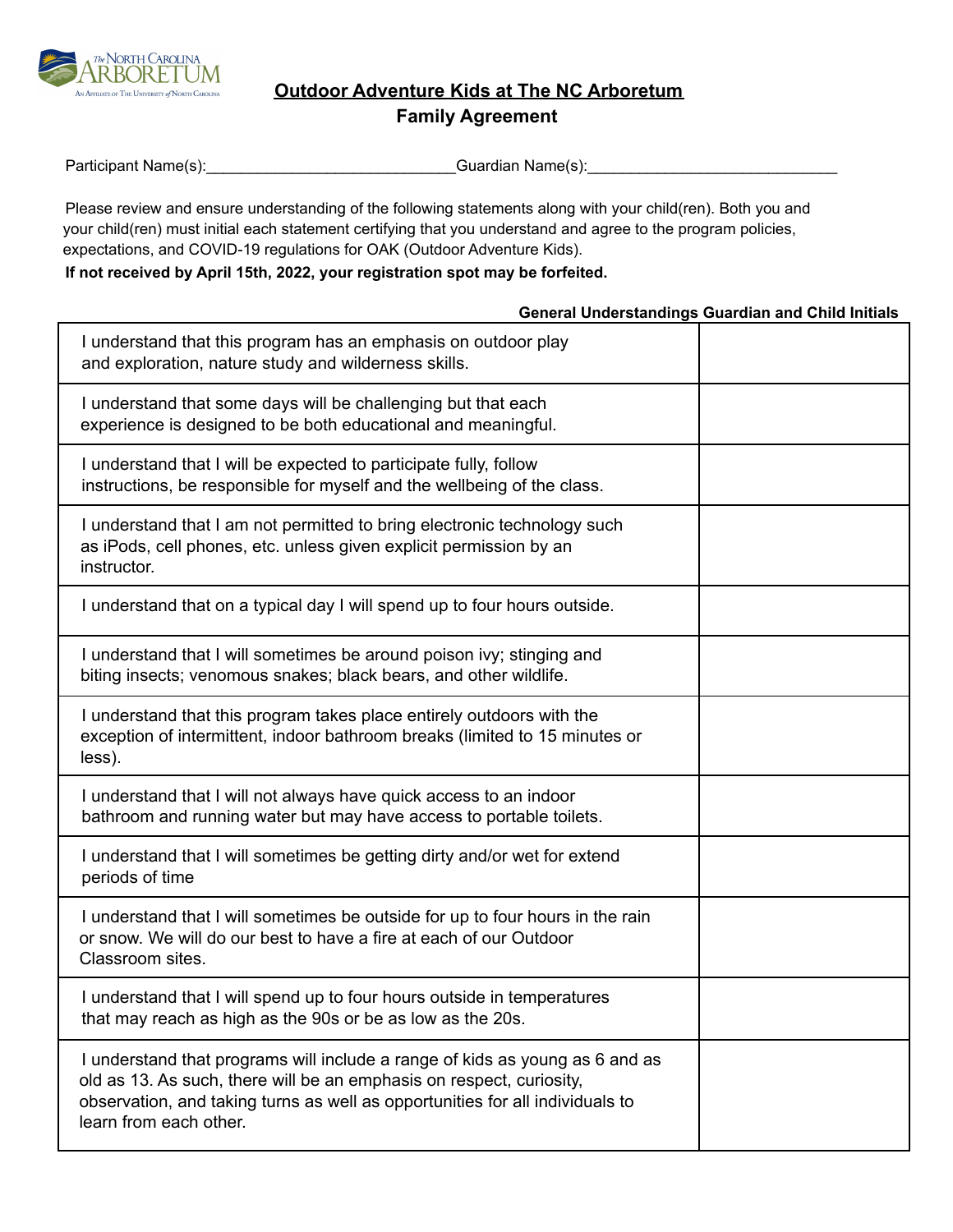## **General Understandings Guardian and Child Initials**

| understand that not everyone sees the world the same way that I do; it's<br>OK to disagree, but I will do so with respect and curiosity.                                                                 |  |
|----------------------------------------------------------------------------------------------------------------------------------------------------------------------------------------------------------|--|
| I understand that if I am one of the older children in class, I will be patient<br>with my younger classmates and do my best to help when I am able.                                                     |  |
| I understand that if I am one of the younger children in class, I will not<br>always be able to do what my older classmates are doing with the same<br>skill (yet!).                                     |  |
| understand that on some days of class, I will be asked to hike up to three<br>miles. I understand that hiking may take place both on and off trails, on<br>uneven terrain, and may include bushwhacking. |  |

Е

| I have read the COVID "Safety Guidelines for Youth Education" document and<br>understand and agree to follow the regulations outlined in the provided PDF<br>(Please note that these guidelines are subject to change as local, state, and<br>CDC guidelines are revised)                                   |  |
|-------------------------------------------------------------------------------------------------------------------------------------------------------------------------------------------------------------------------------------------------------------------------------------------------------------|--|
| I understand that I will need to wear my mask most of the time. We will<br>provide opportunities for children to not wear masks at appropriate,<br>designated times where social distancing is possible. These instances<br>include snack and water breaks as well as safely socially distanced activities. |  |
| I understand that I will need to stay in my designated spot during some<br>mask off times until the time is declared over by the instructor and my mask<br>is back on.                                                                                                                                      |  |
| I understand that I will be asked to remain 6 feet from my instructors<br>and other participants as much as possible including while on the trails,<br>during snack and water breaks, and free play (exceptions made for<br>siblings).                                                                      |  |
| I understand that if I become sick during the program, I (along with any<br>siblings) will need to be picked up immediately preferably by someone not<br>identified as high risk for severe illness due to COVID-19 (Info about those<br>identified as high risk can be found at CDC or NCDHHS).            |  |
| I understand that OAK programs may be canceled or suspended for two<br>weeks at a time during the course of the program as COVID-19 is a changing<br>situation. Along with that, our practices/policies may change as new<br>information about the virus becomes available.                                 |  |
| I understand that if we have to suspend programming at any time there may<br>be an option to participate in remote learning activities and refunds would not<br>be issued.                                                                                                                                  |  |
| I understand that I should be actively monitoring for health and symptoms<br>at home and not attend OAK programming at TNCA if I, or anyone in my<br>immediate family has symptoms/signs of illness or have been in contact<br>with someone who is confirmed or suspected as having COVID-19.               |  |